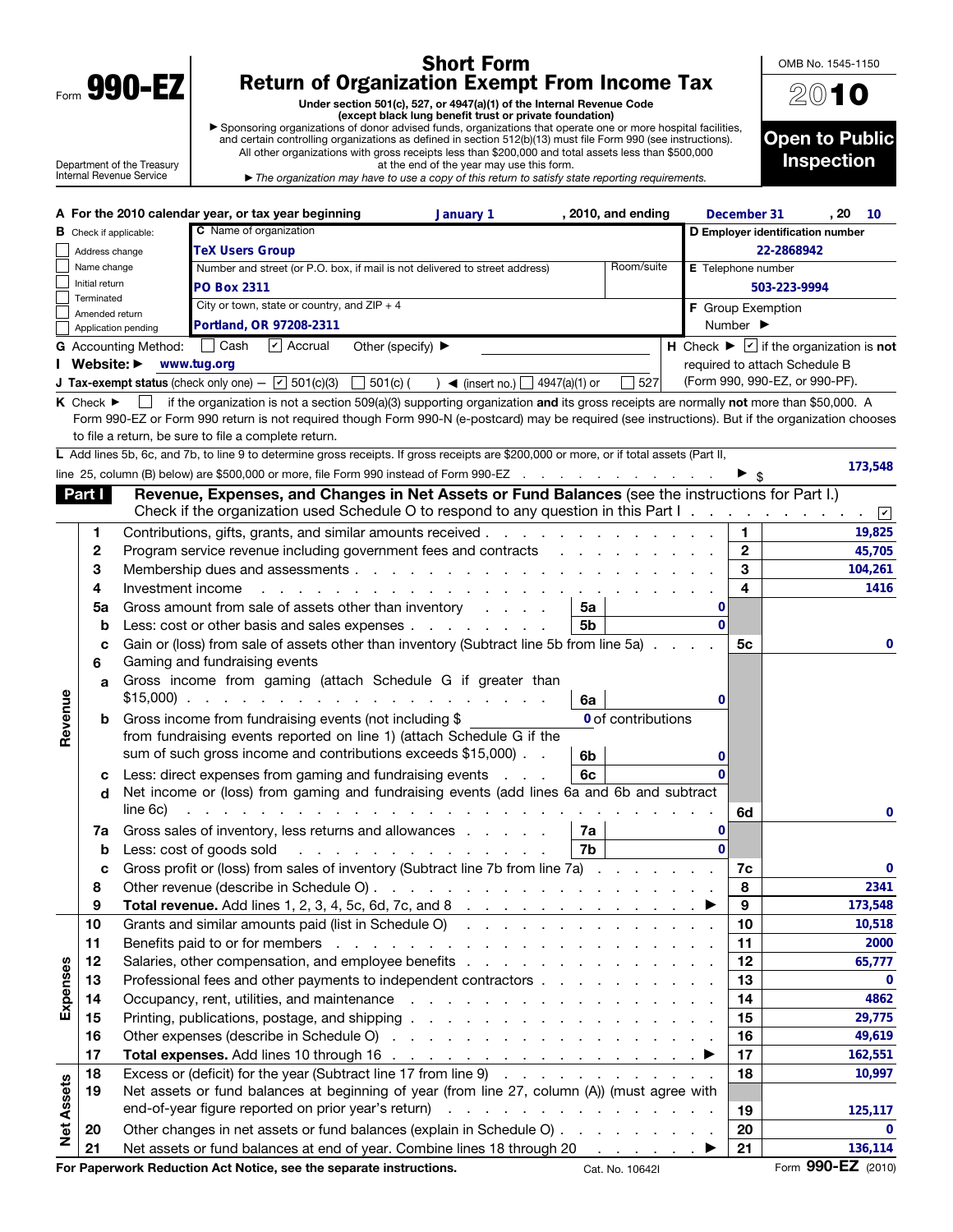|                | Form 990-EZ (2010)<br><b>Balance Sheets.</b> (see the instructions for Part II.)<br>Part II                                                                                                                                              |                                                                |                                                  |                                                                           |             | Page 2                                           |
|----------------|------------------------------------------------------------------------------------------------------------------------------------------------------------------------------------------------------------------------------------------|----------------------------------------------------------------|--------------------------------------------------|---------------------------------------------------------------------------|-------------|--------------------------------------------------|
|                | Check if the organization used Schedule O to respond to any question in this Part II.                                                                                                                                                    |                                                                |                                                  |                                                                           |             |                                                  |
|                |                                                                                                                                                                                                                                          |                                                                |                                                  | (A) Beginning of year                                                     |             | (B) End of year                                  |
| 22             | Cash, savings, and investments                                                                                                                                                                                                           |                                                                |                                                  | 181,596 22                                                                |             | 180,673                                          |
| 23             | Land and buildings. $\ldots$ $\ldots$ $\ldots$ $\ldots$                                                                                                                                                                                  |                                                                |                                                  | 1068 23                                                                   |             | 808                                              |
| 24             | Other assets (describe in Schedule O)                                                                                                                                                                                                    |                                                                |                                                  | 2084 24                                                                   |             | 285                                              |
| 25             | Total assets.                                                                                                                                                                                                                            |                                                                |                                                  | 184,748 25                                                                |             | 181,766                                          |
| 26             | Total liabilities (describe in Schedule O)                                                                                                                                                                                               |                                                                |                                                  | 59,631 26                                                                 |             | 45,652                                           |
| 27             | Net assets or fund balances (line 27 of column (B) must agree with line 21)                                                                                                                                                              |                                                                |                                                  | 125, 117 27                                                               |             | 136,114                                          |
| Part III       | Statement of Program Service Accomplishments (see the instructions for Part III.)                                                                                                                                                        |                                                                |                                                  |                                                                           |             | <b>Expenses</b>                                  |
|                | Check if the organization used Schedule O to respond to any question in this Part III                                                                                                                                                    |                                                                |                                                  | $\overline{\mathbf{v}}$<br>$\sim$                                         |             | (Required for section<br>501(c)(3) and 501(c)(4) |
|                | What is the organization's primary exempt purpose?                                                                                                                                                                                       | Provide products, info and support for users of TeX.           |                                                  |                                                                           |             | organizations and section                        |
|                | Describe what was achieved in carrying out the organization's exempt purposes. In a clear and concise manner, describe<br>the services provided, the number of persons benefited, and other relevant information for each program title. |                                                                |                                                  |                                                                           |             | 4947(a)(1) trusts; optional<br>for others.)      |
| 28             | The TeX Users Group annual conference and various TeX-related support lists are available to members and                                                                                                                                 |                                                                |                                                  |                                                                           |             |                                                  |
|                | non-members as a vehicle for information and support.                                                                                                                                                                                    |                                                                |                                                  |                                                                           |             |                                                  |
|                | Number of persons benefited: hundreds to thousands.                                                                                                                                                                                      |                                                                |                                                  |                                                                           |             |                                                  |
|                | (Grants \$                                                                                                                                                                                                                               | If this amount includes foreign grants, check here             |                                                  |                                                                           | 28a         | 38,790                                           |
| 29             | Publish the journal TUGboat 3 times per year, and the TeX Collection DVD annually. The software, and past                                                                                                                                |                                                                |                                                  |                                                                           |             |                                                  |
|                | issues of the journal, are available to members and non-members at the TUG website at no cost.                                                                                                                                           |                                                                |                                                  |                                                                           |             |                                                  |
|                | Number of persons benefited: hundreds to thousands.                                                                                                                                                                                      |                                                                |                                                  |                                                                           |             |                                                  |
|                | (Grants \$                                                                                                                                                                                                                               | If this amount includes foreign grants, check here             |                                                  |                                                                           | 29a         | 29,253                                           |
| 30             | Lucida fonts and TeX-related books are available to members and non-members at the TUG website.                                                                                                                                          |                                                                |                                                  |                                                                           |             |                                                  |
|                | Number of persons benefited: hundreds to thousands.                                                                                                                                                                                      |                                                                |                                                  |                                                                           |             |                                                  |
|                |                                                                                                                                                                                                                                          |                                                                |                                                  |                                                                           |             |                                                  |
|                | (Grants \$                                                                                                                                                                                                                               | If this amount includes foreign grants, check here             |                                                  |                                                                           | 30a         | 3146                                             |
|                | 31 Other program services (describe in Schedule O)                                                                                                                                                                                       | and a straightful contract of the                              |                                                  |                                                                           |             |                                                  |
|                | (Grants \$                                                                                                                                                                                                                               | 10,518) If this amount includes foreign grants, check here     |                                                  | $\mathcal V$                                                              | 31a         | 10,518                                           |
|                | 32 Total program service expenses (add lines 28a through 31a)                                                                                                                                                                            |                                                                |                                                  |                                                                           | 32          | 81,707                                           |
| <b>Part IV</b> | List of Officers, Directors, Trustees, and Key Employees. List each one even if not compensated. (see the instructions for Part IV.)                                                                                                     |                                                                |                                                  |                                                                           |             |                                                  |
|                | Check if the organization used Schedule O to respond to any question in this Part IV                                                                                                                                                     |                                                                |                                                  |                                                                           |             | $\overline{\mathbf{K}}$                          |
|                | (a) Name and address                                                                                                                                                                                                                     | (b) Title and average<br>hours per week<br>devoted to position | (c) Compensation<br>(If not paid,<br>enter -0-.) | (d) Contributions to<br>employee benefit plans &<br>deferred compensation |             | (e) Expense<br>account and<br>other allowances   |
|                | <b>Karl Berry</b>                                                                                                                                                                                                                        |                                                                |                                                  |                                                                           |             |                                                  |
|                | Bandon, OR US                                                                                                                                                                                                                            | <b>President</b>                                               | 0                                                |                                                                           | 0           | 0                                                |
|                | Kaja Christiansen                                                                                                                                                                                                                        |                                                                |                                                  |                                                                           |             |                                                  |
|                | Arhus, Denmark                                                                                                                                                                                                                           | <b>Vice President</b>                                          | 0                                                |                                                                           | 0           | 0                                                |
|                | <b>Sue DeMeritt</b>                                                                                                                                                                                                                      |                                                                |                                                  |                                                                           |             |                                                  |
|                | San Diego, CA US                                                                                                                                                                                                                         | <b>Secretary</b>                                               | 0                                                |                                                                           | 0           | 0                                                |
|                | <b>David Walden</b>                                                                                                                                                                                                                      |                                                                |                                                  |                                                                           |             |                                                  |
|                | East Sandwich, MA US                                                                                                                                                                                                                     | Treasurer                                                      | 0                                                |                                                                           | 0           | 0                                                |
|                | <b>Barbara Beeton</b>                                                                                                                                                                                                                    |                                                                |                                                  |                                                                           |             |                                                  |
|                | Providence, RI US                                                                                                                                                                                                                        | <b>Director</b>                                                | 0                                                |                                                                           | $\mathbf 0$ | 0                                                |
|                | <b>Jon Breitenbucher</b>                                                                                                                                                                                                                 |                                                                |                                                  |                                                                           |             |                                                  |
|                | <b>Wooster, OH US</b>                                                                                                                                                                                                                    | <b>Director</b>                                                | 0                                                |                                                                           | 0           | 0                                                |
|                | <b>Jonathan Fine</b>                                                                                                                                                                                                                     |                                                                |                                                  |                                                                           |             |                                                  |
|                | <b>Milton Keynes, UK</b>                                                                                                                                                                                                                 | <b>Director</b>                                                | 0                                                |                                                                           | 0           | 0                                                |
|                | <b>Steve Grathwohl</b>                                                                                                                                                                                                                   |                                                                |                                                  |                                                                           |             |                                                  |
|                | Chapel Hill, NC US                                                                                                                                                                                                                       | <b>Director</b>                                                | 0                                                |                                                                           | 0           | 0                                                |
|                | <b>Jim Hefferon</b>                                                                                                                                                                                                                      |                                                                |                                                  |                                                                           |             |                                                  |
|                | <b>Colchester, VT US</b>                                                                                                                                                                                                                 | <b>Director</b>                                                | 0                                                |                                                                           | 0           | 0                                                |
|                | <b>Klaus Hoeppner</b>                                                                                                                                                                                                                    |                                                                |                                                  |                                                                           |             |                                                  |
|                | Darmstadt, Germany                                                                                                                                                                                                                       | <b>Director</b>                                                | 0                                                |                                                                           | $\mathbf 0$ | 0                                                |
|                | <b>Ross Moore</b>                                                                                                                                                                                                                        |                                                                |                                                  |                                                                           |             |                                                  |
|                | Sydney NSW, Australia                                                                                                                                                                                                                    | <b>Director</b>                                                | 0                                                |                                                                           | 0           | 0                                                |
|                | <b>Steve Peter</b>                                                                                                                                                                                                                       |                                                                |                                                  |                                                                           |             |                                                  |
|                | Somerville, NJ US                                                                                                                                                                                                                        | <b>Director</b>                                                | 0                                                |                                                                           | 0           | 0                                                |
|                | <b>Philip Taylor</b>                                                                                                                                                                                                                     |                                                                |                                                  |                                                                           |             |                                                  |
|                | <b>Turnbridge Wells, UK</b>                                                                                                                                                                                                              | <b>Director</b>                                                | 0                                                |                                                                           | 0           | 0                                                |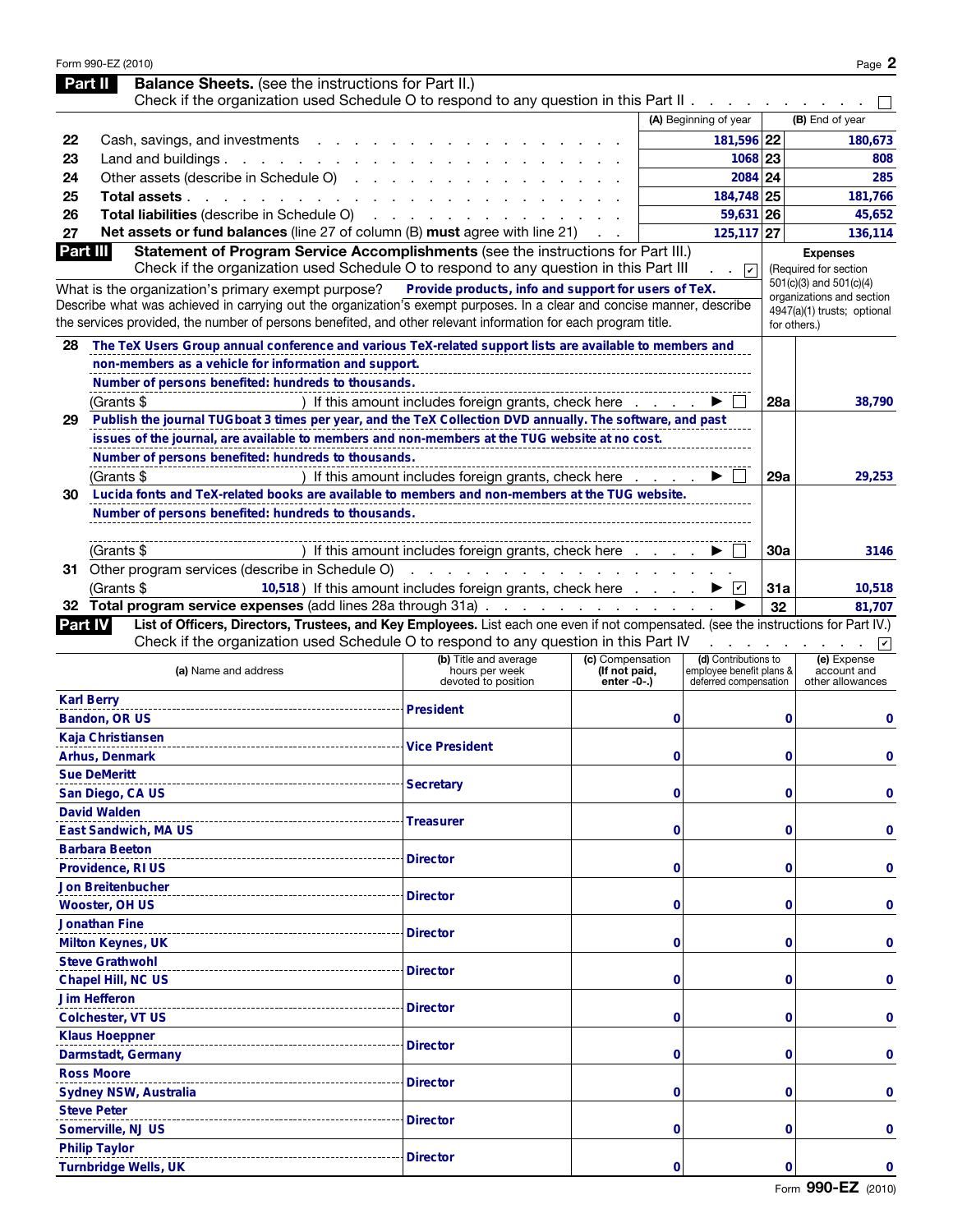|               | Form 990-EZ (2010)                                                                                                                                                                                                                                                                                                                                                             |                            |              | Page 3       |
|---------------|--------------------------------------------------------------------------------------------------------------------------------------------------------------------------------------------------------------------------------------------------------------------------------------------------------------------------------------------------------------------------------|----------------------------|--------------|--------------|
| <b>Part V</b> | <b>Other Information</b> (Note the statement requirements in the instructions for Part V.)<br>Check if the organization used Schedule O to respond to any question in this Part V                                                                                                                                                                                              |                            |              |              |
|               |                                                                                                                                                                                                                                                                                                                                                                                |                            | Yes          | <b>No</b>    |
| 33            | Did the organization engage in any activity not previously reported to the IRS? If "Yes," provide a detailed                                                                                                                                                                                                                                                                   | 33                         |              | V            |
| 34            | Were any significant changes made to the organizing or governing documents? If "Yes," attach a conformed<br>copy of the amended documents if they reflect a change to the organization's name. Otherwise, explain the<br>change on Schedule O (see instructions)<br>and a straightful and a straight and                                                                       | 34                         |              | V            |
| 35            | If the organization had income from business activities, such as those reported on lines 2, 6a, and 7a (among others), but<br>not reported on Form 990-T, explain in Schedule O why the organization did not report the income on Form 990-T.                                                                                                                                  |                            |              |              |
| a             | Did the organization have unrelated business gross income of \$1,000 or more or was it a section $501(c)(4)$ ,<br>501(c)(5), or 501(c)(6) organization subject to section 6033(e) notice, reporting, and proxy tax requirements?                                                                                                                                               | 35а                        |              | V            |
| b             | If "Yes," has it filed a tax return on Form 990-T for this year (see instructions)?                                                                                                                                                                                                                                                                                            | 35b                        |              |              |
| 36            | Did the organization undergo a liquidation, dissolution, termination, or significant disposition of net assets<br>during the year? If "Yes," complete applicable parts of Schedule N<br>an an ann an a                                                                                                                                                                         | 36                         |              | ✓            |
| 37a           | Enter amount of political expenditures, direct or indirect, as described in the instructions. $\blacktriangleright$   37a  <br>$\mathbf{0}$                                                                                                                                                                                                                                    |                            |              |              |
| b             | Did the organization borrow from, or make any loans to, any officer, director, trustee, or key employee or were                                                                                                                                                                                                                                                                | 37 <sub>b</sub>            |              | V            |
| 38a           | any such loans made in a prior year and still outstanding at the end of the tax year covered by this return?                                                                                                                                                                                                                                                                   | 38a                        |              | V            |
| b<br>39       | If "Yes," complete Schedule L, Part II and enter the total amount involved<br>38b<br><b>Contract Contract Contract</b><br>Section 501(c)(7) organizations. Enter:<br>Initiation fees and capital contributions included on line 9<br>39a                                                                                                                                       |                            |              |              |
| а<br>b        | 39 <sub>b</sub><br>Gross receipts, included on line 9, for public use of club facilities                                                                                                                                                                                                                                                                                       |                            |              |              |
| 40a           | Section 501(c)(3) organizations. Enter amount of tax imposed on the organization during the year under:<br>section 4911 ▶<br>0 ; section $4912 \blacktriangleright$<br>0 ; section 4955 $\blacktriangleright$<br>0                                                                                                                                                             |                            |              |              |
| b             | Section 501(c)(3) and 501(c)(4) organizations. Did the organization engage in any section 4958 excess benefit<br>transaction during the year, or did it engage in an excess benefit transaction in a prior year that has not been<br>reported on any of its prior Forms 990 or 990-EZ? If "Yes," complete Schedule L, Part I.                                                  |                            |              | V            |
| C             | Section $501(c)(3)$ and $501(c)(4)$ organizations. Enter amount of tax imposed on<br>organization managers or disqualified persons during the year under sections 4912,<br>4955, and 4958 $\cdot \cdot \cdot \cdot \cdot \cdot \cdot \cdot \cdot$<br>0                                                                                                                         | 40b                        |              |              |
| d             | Section 501(c)(3) and 501(c)(4) organizations. Enter amount of tax on line 40c<br>reimbursed by the organization entitled as a set of the organization of the set of the set of the set of the s<br>0                                                                                                                                                                          |                            |              |              |
| е             | All organizations. At any time during the tax year, was the organization a party to a prohibited tax shelter<br>transaction? If "Yes," complete Form 8886-T.                                                                                                                                                                                                                   | 40e                        |              | V            |
| 41            | List the states with which a copy of this return is filed. $\triangleright$ Oregon                                                                                                                                                                                                                                                                                             |                            |              |              |
|               | Telephone no. ▶<br>Located at ▶ PO Box 2311, Portland, OR<br>$ZIP + 4$                                                                                                                                                                                                                                                                                                         | 503-223-9994<br>97208-2311 |              |              |
|               | <b>b</b> At any time during the calendar year, did the organization have an interest in or a signature or other authority<br>over a financial account in a foreign country (such as a bank account, securities account, or other financial                                                                                                                                     |                            | Yes          | No           |
|               | If "Yes," enter the name of the foreign country: ▶<br>See the instructions for exceptions and filing requirements for Form TD F 90-22.1, Report of Foreign Bank<br>and Financial Accounts.                                                                                                                                                                                     | 42 <sub>b</sub>            |              | V            |
|               | At any time during the calendar year, did the organization maintain an office outside of the U.S.?<br>If "Yes," enter the name of the foreign country: ▶                                                                                                                                                                                                                       | 42c                        |              | V            |
| 43            | Section 4947(a)(1) nonexempt charitable trusts filing Form 990-EZ in lieu of Form 1041 - Check here<br>and enter the amount of tax-exempt interest received or accrued during the tax year $\ldots$ .<br>43                                                                                                                                                                    |                            |              | $\mathbf{L}$ |
|               |                                                                                                                                                                                                                                                                                                                                                                                |                            |              |              |
| 44a           | Did the organization maintain any donor advised funds during the year? If "Yes," Form 990 must be                                                                                                                                                                                                                                                                              |                            | $\bar{Y}$ es | No           |
| b             | Did the organization operate one or more hospital facilities during the year? If "Yes," Form 990 must be<br>completed instead of Form 990-EZ<br>the contract of the contract of the contract of the contract of the contract of the contract of the contract of the contract of the contract of the contract of the contract of the contract of the contract of the contract o | 44a                        |              | V            |
| c             | Did the organization receive any payments for indoor tanning services during the year?                                                                                                                                                                                                                                                                                         | 44b<br>44c                 |              | V<br>V       |
| d             | If "Yes" to line 44c, has the organization filed a Form 720 to report these payments? If "No," provide an<br>explanation in Schedule O response to the contract of the contract of the contract of the contract of the contract of the contract of the contract of the contract of the contract of the contract of the contract of the cont                                    | 44d                        |              |              |

Form 990-EZ (2010)